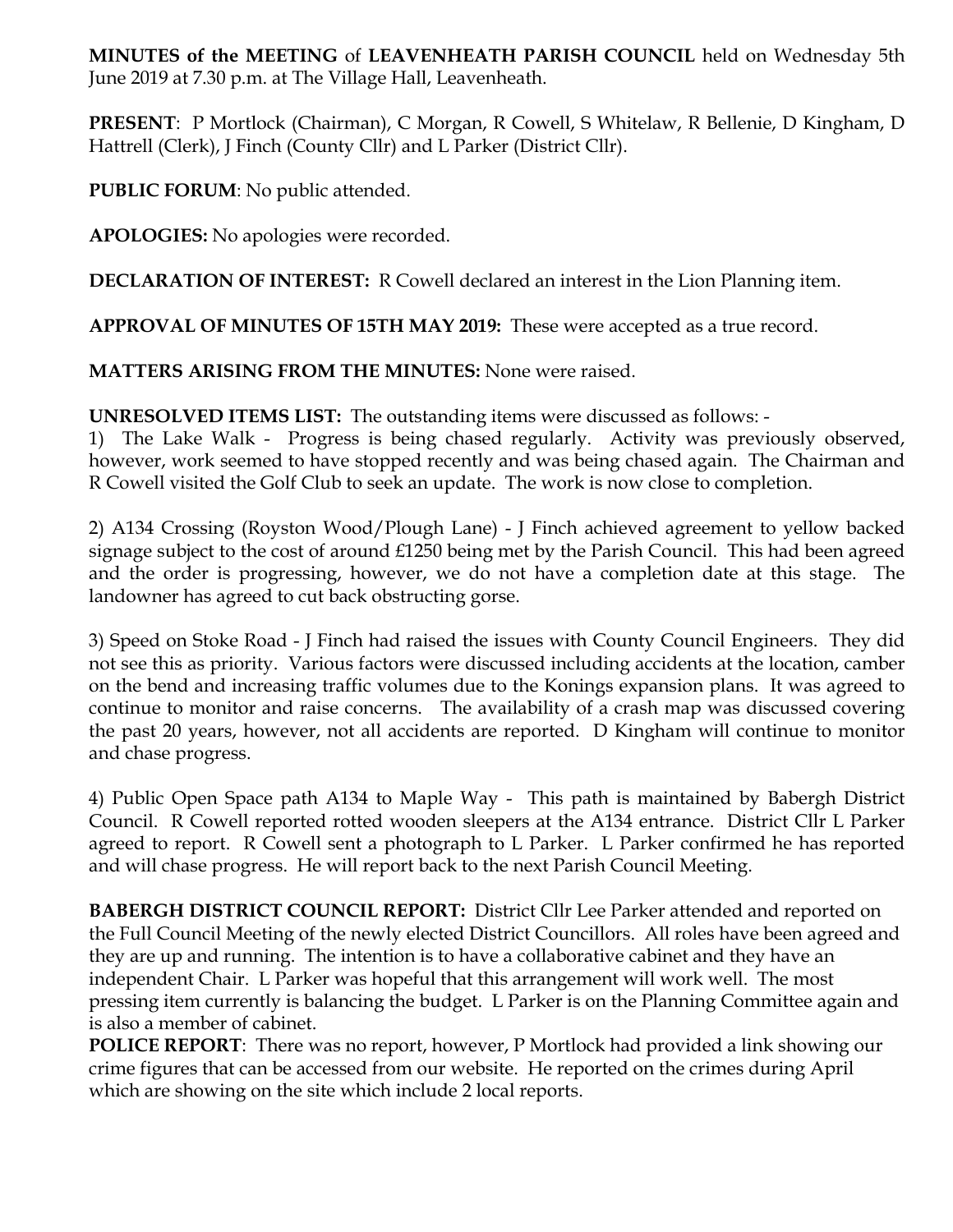**SUFFOLK COUNTY COUNCIL REPORT:** County Cllr J Finch attended and reported that Suffolk County Council's AGM shared a new programme using Council land to build homes. Children's Services has been graded as outstanding by Ofsted. The success and future of the Highways Community Self Help Scheme was out-lined. This includes local sign cleaning, pruning, verge cutting etc. The Fostering drop in sessions continue. Following his report Cllr Finch was questioned on the Highways Self Help Scheme and it was agreed to include as an Agenda item for next meeting - **Action Clerk**.

**NEIGHBOURHOOD PLANNING/ HOUSING NEEDS SURVEY:** D Kingham was pleased to advise that further people had signed up to help with a Neighbourhood Plan. The Village Hall is booked for a meeting on 18th June at 7.30 p.m. to assign roles and get started towards a plan. D Kingham will consider remaining with the Committee and reporting back to the Parish Council on a regular basis - **Action D Kingham**.

**CORRESPONDENCE:** On-going correspondence was discussed and it was agreed to forward the email in relation to requesting football posts for the Village Green to the Chairman as the Village Green Committee need to consider and reply - **Action Clerk and Chairman**.

**HIGHWAYS**: It was agreed to include the Highways Agenda item closer to the start of the Meeting on future Agenda - **Action Clerk**. The Tree Warden, Footpath Warden and volunteers continue to do an excellent job in clearing the footpaths around the Village.

**FINANCE:** There was no report on bank balances as access to records has been withdrawn pending the Mandate changes. This is despite the Bank promising access would not be withdrawn in the meantime. A complaint is being pursued in relation to the poor handling of our Account by Barclays.

The Exemption of External Audit form and Accounts and Statements were proposed by the Chairman, seconded by R Bellenie and unanimously carried.

## **The following were authorised for payment: -**

| <b>Funds Transfer</b> | 531.73   | <b>BHIB</b> Ltd            | Village Green Ins   |
|-----------------------|----------|----------------------------|---------------------|
| Funds Transfer        | 428.10   | D K Hattrell               | Clerk's Salary      |
| <b>Funds Transfer</b> | 100.40   | <b>Inland Revenue Only</b> | Clerk's Deductions  |
| <b>Funds Transfer</b> | 169.13   | <b>SCC Pension ACC</b>     | Clerk's Pension     |
| <b>Funds Transfer</b> | 413.22   | <b>BHIB Ltd</b>            | PC Insurance        |
| <b>Funds Transfer</b> | 336.00   | Bowman & Son               | V Green maintenance |
| <b>Funds Transfer</b> | 319.20   | Tree & Lawn Co Ltd         | V Green maintenance |
| <b>Funds Transfer</b> | 276.00   | P Mortlock                 | Skip for V Green    |
| <b>Total</b>          | £2573.78 |                            |                     |

**REPORTS FROM ORGANISATIONS AND REPRESENTATIVES :** Reports were given from the Village Green, Village Hall and on the Footpaths. The window in the committee room had been replaced due to a stone cracking it. S Whitelaw is now fully in place as the Village Hall Treasurer. On the Village Green, the mound has been removed. A quote in the region of £11,000 has been received for fencing the play area.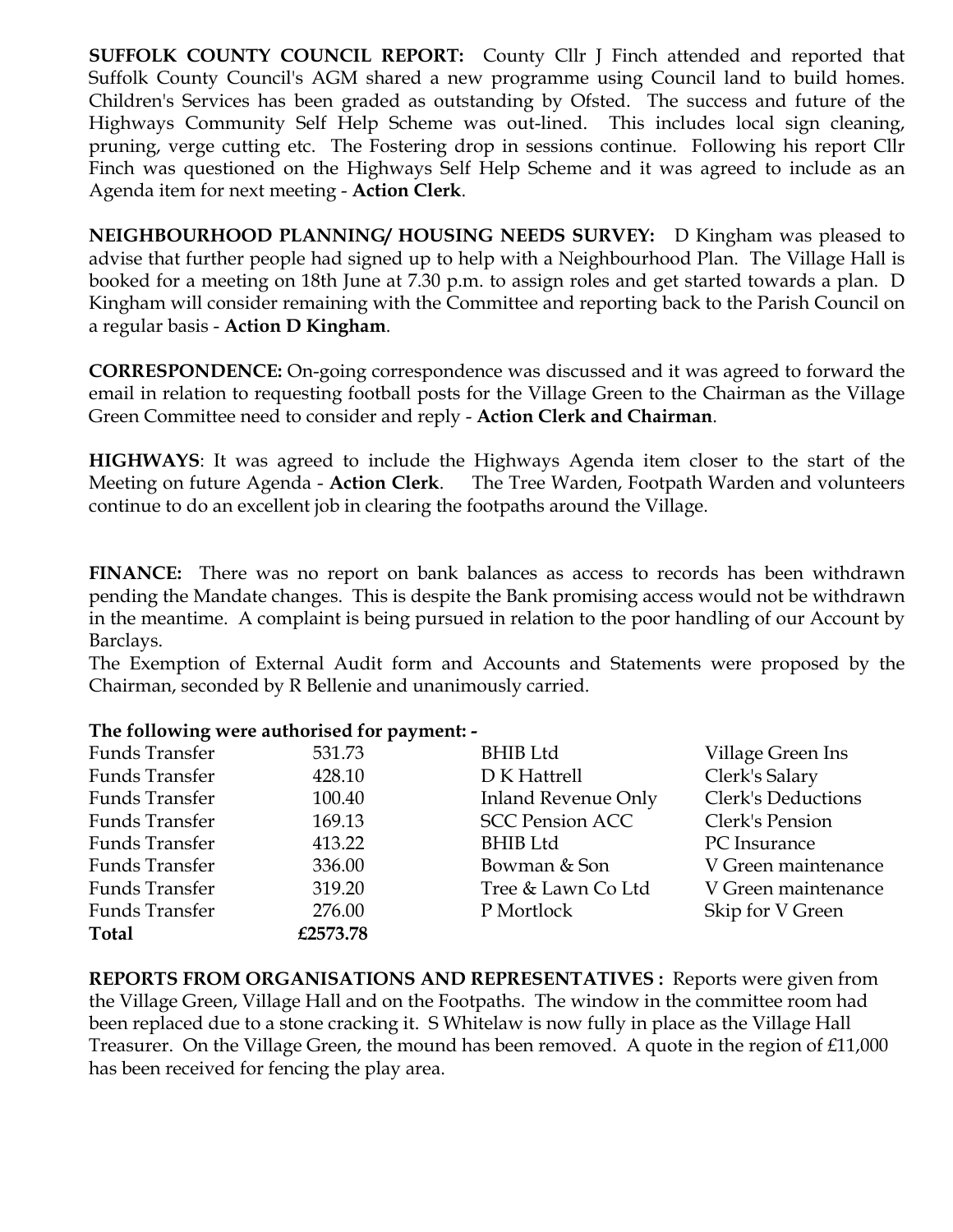**IDEAS TO IMPROVE THE VILLAGE**: It was agreed to put a special thank you in the report for the Newsletter to all the Wardens and Volunteers who continue to make the paths accessible to all through their hard work - **Action Clerk.**

**MATTERS ARISING FROM THE ANNUAL PARISH MEETING:** R Cowell suggested we book a speaker early for next year's meeting as this always adds more interest to the Meeting.

**REPORTS AND QUESTIONS FROM CHAIRMAN AND MEMBERS**: A representative from our website provider will visit S Whitelaw to provide training of how to navigate and update the Parish Council website. The SALC Planning training was suggested for members to consider. R Bellenie had ordered the dog waste bins as agreed. R Cowell was liaising with the Suffolk Wildlife Trust regarding the new bench. For the Village Green, a picnic bench and further memorial bench have been offered.

The meeting closed at **9.02 p.m**.